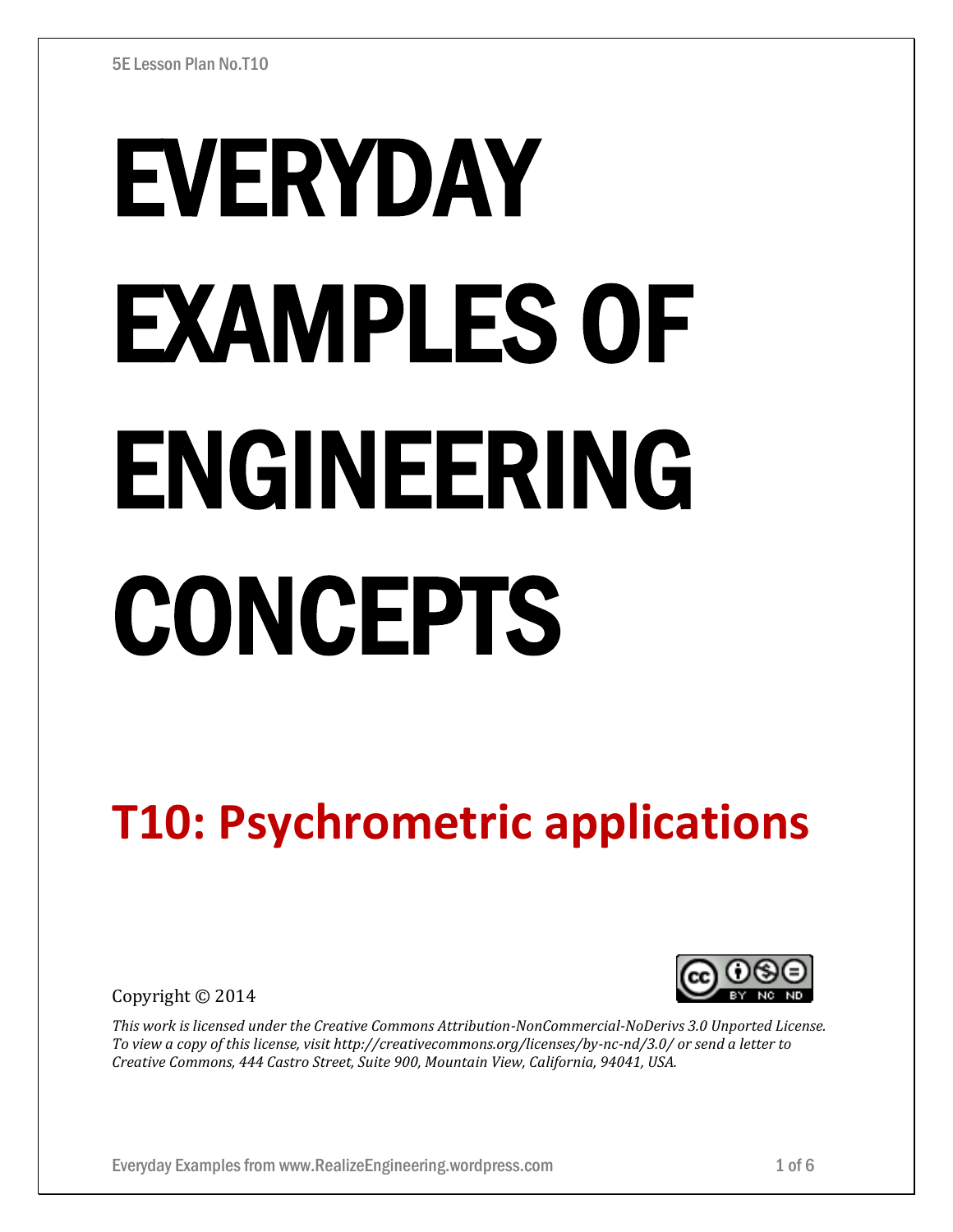*This is an extract from 'Real Life Examples in Thermodynamics: Lesson plans and solutions' edited by Eann A. Patterson, first published in 2010 (ISBN:* 978-0-9842142-1-1*) and contains suggested exemplars within lesson plans for Sophomore Thermodynamics Courses. They were prepared as part of the NSF-supported project (#0431756) entitled: "Enhancing Diversity in the Undergraduate Mechanical Engineering Population through Curriculum Change".* 

# **INTRODUCTION**

#### (from *'Real Life Examples in Thermodynamics: Lesson plans and solutions'*)

These notes are designed to enhance the teaching of a sophomore level course in thermodynamics, increase the accessibility of the principles, and raise the appeal of the subject to students from diverse backgrounds. The notes have been prepared as skeletal lesson plans using the principle of the 5Es: Engage, Explore, Explain, Elaborate and Evaluate. The 5E outline is not original and was developed by the Biological Sciences Curriculum Study<sup>1</sup> in the 1980s from work by Atkin & Karplus<sup>2</sup> in 1962. Today this approach is considered to form part of the constructivist learning theory<sup>3</sup>.

These notes are intended to be used by instructors and are written in a style that addresses the instructor, however this is not intended to exclude students who should find the notes and examples interesting, stimulating and hopefully illuminating, particularly when their instructor is not utilizing them. In the interest of brevity and clarity of presentation, standard derivations, common tables/charts, and definitions are not included since these are readily available in textbooks which these notes are not intended to replace but rather to supplement and enhance. Similarly, it is anticipated that these lesson plans can be used to generate lectures/lessons that supplement those covering the fundamentals of each topic.

This is the third in a series of such notes. The others are entitled 'Real Life Examples in Mechanics of Solids' (ISBN: 978-0-615-20394-2), 'Real Life Examples in Dynamics'(ISBN: 978-0-9842142-0-4).

#### **Acknowledgements**

Many of these examples have arisen through lively discussion in the consortium supported by the NSF grant (#0431756) on "Enhancing Diversity in the Undergraduate Mechanical Engineering Population through Curriculum Change" and the input of these colleagues is cheerfully acknowledged as is the support of National Science Foundation. The comments on an early draft made by Robert D. Handscombe of Handscombe Associates are gratefully acknowledged.

#### Eann A. Patterson

 $\overline{a}$ 

*A.A. Griffith Chair of Structural Materials and Mechanics School of Engineering, University of Liverpool, Liverpool, UK & Royal Society Wolfson Research Merit Award Recipient+*

<sup>&</sup>lt;sup>1</sup> Engleman, Laura (ed.), *The BSCS Story: A History of the Biological Sciences Curriculum Study*. Colorado Springs: BSCS, 2001.

<sup>2</sup> Atkin, J. M. and Karplus, R. (1962). Discovery or invention? *Science Teacher* 29(5): 45.

<sup>3</sup> e.g. Trowbridge, L.W., and Bybee, R.W., *Becoming a secondary school science teacher*. Merrill Pub. Co. Inc., 1990.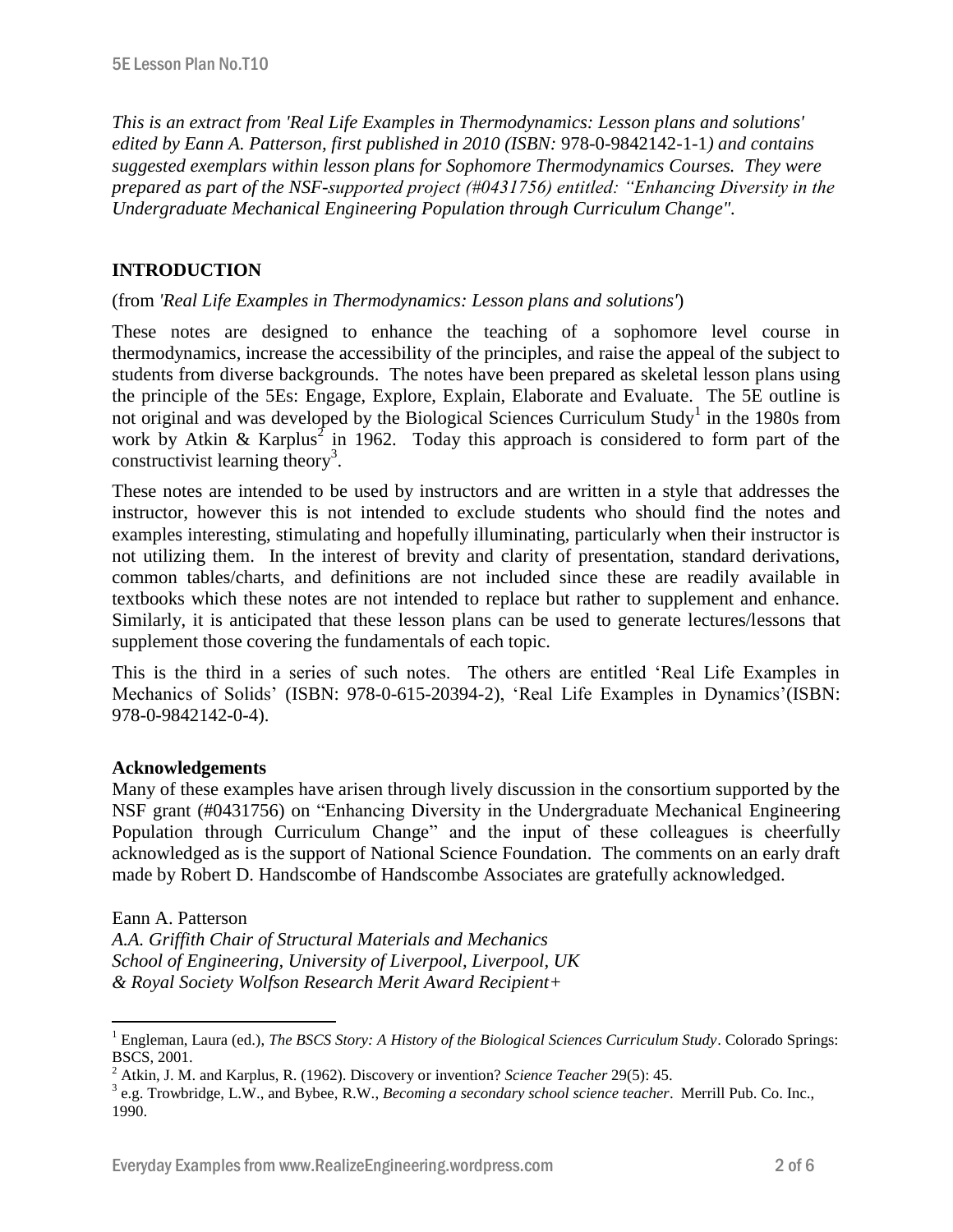# **THERMODYNAMIC APPLICATIONS**

#### 10. Topic**: Psychrometric applications**

#### **Engage:**

Take a bottle of water into class. Make sure that the bottle is really cold so that it will 'sweat' in class. Place it on a napkin then show it to the students so they can see the ring mark.

If you wear glasses, take them off and breathe on the lenses then invite all of the students in the class wearing glasses to do the same and show the results to those who are not wearing glasses.

Also borrow a wet and dry bulb thermometer from the lab., preferably in the form of a sling psychrometer.

#### **Explore:**

Ask students working in pairs to discuss the connection between the sweating water bottle, the steamed up glasses, and the early morning dew on the grass. Invite a couple of pairs to provide their thoughts on the issue.

## **Explain:**

 $\overline{a}$ 

The air in the room can be considered as a mixture of air and water vapor. The mixture can be considered to be made up of ideal gases so the pressure, *P,* is the sum of the partial pressures of the air, *Pa*, and water vapor,  $P_\nu$ .

In the room the partial pressures are constant and the water is completely vapor, i.e. it can be represented by in the T-s graph. The air adjacent to the bottle is cooled at constant vapor pressure until it reaches the saturation line, i.e.  $T_{sat}$  at  $\oslash$ , which is also known as the dew-point and liquid water is formed.



Your breathe is at about  $35^{\circ}$ C and 95% humidity<sup>4</sup> i.e. a mixture of water vapor and in the ratio of masses of 0.95 to 0.05. When this mixture meets the cold surface of the glasses it is cooled to below the dew-point and the water vapor condenses.

At night, thin, exposed objects radiate their heat at a faster rate than it can be replaced and so they cool relative to the environment. The air adjacent to them also cools and if it cools below its dew-point then droplets of liquid water will form. If this process occurs is followed by subzero temperatures at night, then the dew freezes to form a frost.



<sup>4</sup> http://www.sciencebits.com/exhalecondense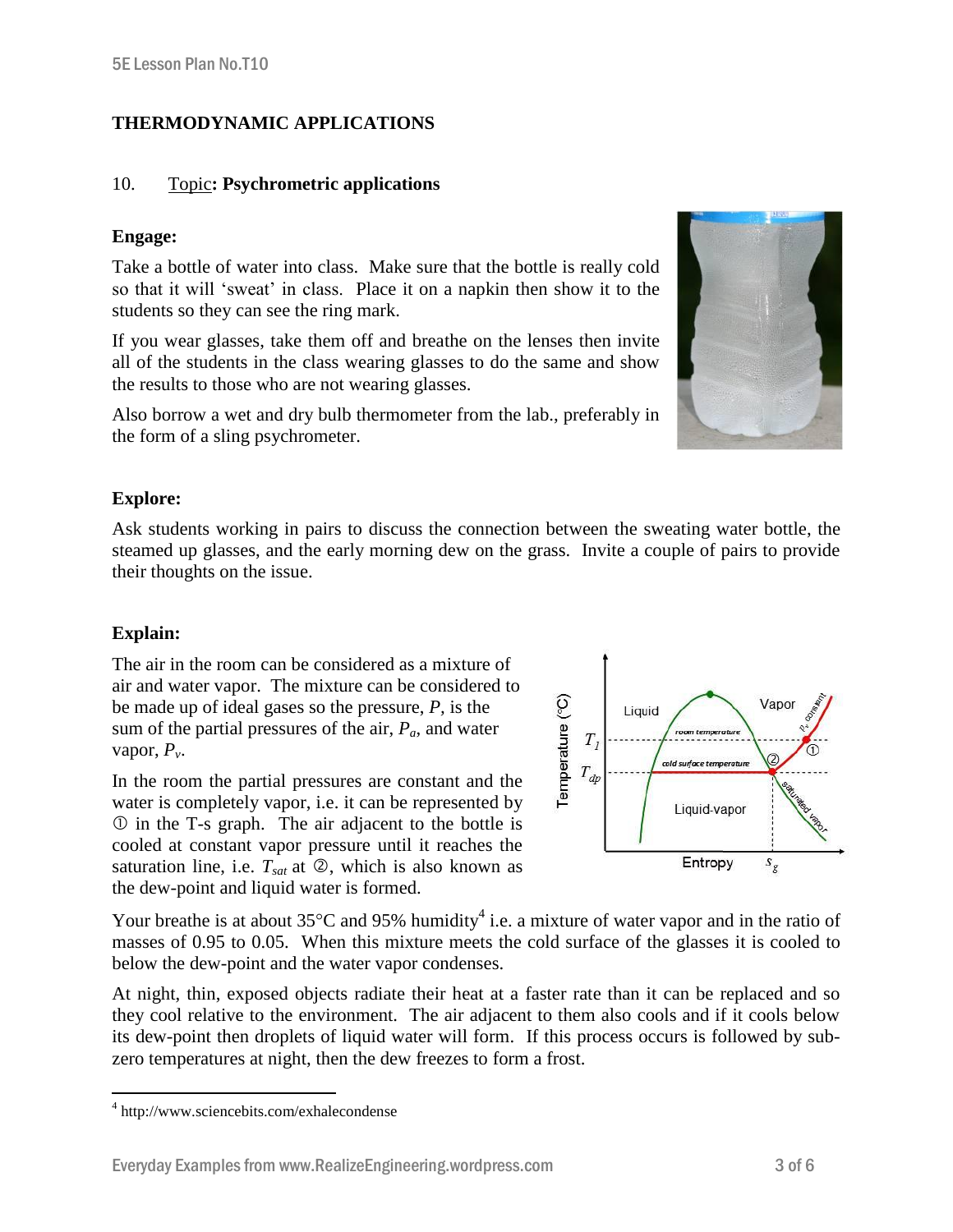#### **Elaborate:**

Spin the sling psychrometer and obtain wet and dry bulb temperatures for the room.

When the wet bulb thermometer is spun in the unsaturated air some water evaporates from the wet bulb. This process can be analyzed by considering the motion of the air relative to the bulb; the air goes from state  $\Phi$  before passing across the wet bulb to state  $\Phi$  after passing across the wet bulb.

By definition the specific humidity is 
$$
\omega = \frac{m_v}{m_a} = \frac{P_v V / R_v T}{P_a V / R_a T} = \frac{P_v / R_v}{P_a / R_a}
$$

Substituting for 
$$
P = P_a + P_v
$$
 and given that  $R_v/R_a = 0.622$  gives  $\omega = \frac{0.622 P_v}{P - P_v}$ 

So for a wet bulb temperature of  $15^{\circ}C$  (=  $T_2$ ) the vapor is saturated and the saturation pressure can be obtained in the thermodynamic tables<sup>15</sup> as 1.7051 kPa and

$$
\omega_2 = \frac{0.622 P_v}{P - P_v} = \frac{0.622 \times 1.7051 \times 10^3}{(101 - 1.7051) \times 10^3} = 0.01068
$$

#### Mass flow rates:

The mass flow rate of the dry air remains constant, i.e.,  $\dot{m}_{a_1} = \dot{m}_{a_2} = \dot{m}_a$ 

The mass flow rate of the water vapor increases by the amount which evaporates from the wet b,  $\dot{m}_e$ , i.e.  $\dot{m}_{v_1} + \dot{m}_e = \dot{m}_{v_2}$ 

So 
$$
\dot{m}_e = \dot{m}_{v_2} - \dot{m}_{v_1}
$$
 and substituting  $\omega = \frac{m_v}{m_a}$  yields  $\dot{m}_e = \dot{m}_a(\omega_2 - \omega_1)$ 

1<sup>st</sup> law of thermodynamics applied to the process with no heat transfer and no work is:

$$
\dot{E}_{in} = \dot{E}_{out}
$$
 or  $\dot{m}_a h_{a_1} + \dot{m}_{v_1} h_{v_1} + \dot{m}_e h_e = \dot{m}_a h_{a_2} + \dot{m}_{v_2} h_{v_2}$ 

Now substituting for  $\dot{m}_e$ , dividing by  $\dot{m}_a$  and rearranging yields for specific humidity prior to passing over the wet bulb

$$
\omega_1 = \frac{h_{a_2} - h_{a_1} + \omega_2 (h_{\nu_2} - h_e)}{h_{\nu_1} - h_e}
$$

If the air-vapor mixture is an ideal gas then  $h = fn(T)$  and

$$
h_{a_2} - h_{a_1} = C_p (T_2 - T_1)
$$

Note that  $h_{v_1}$  and  $h_{v_2}$  are the enthalpy of saturated vapor, i.e.  $h_g$  at  $T_I$  and  $T_2$  respectively, and  $h_e$ is the enthalpy of saturated liquid at  $T_2$ , i.e.  $h_{f_2}$  so  $(h_{v_2} - h_e) = h_{f_{g_2}}$  then

$$
\omega_1 = \frac{C_p (T_2 - T_1) + \omega_2 h_{f_{g_2}}}{h_{g_1} - h_{f_2}}
$$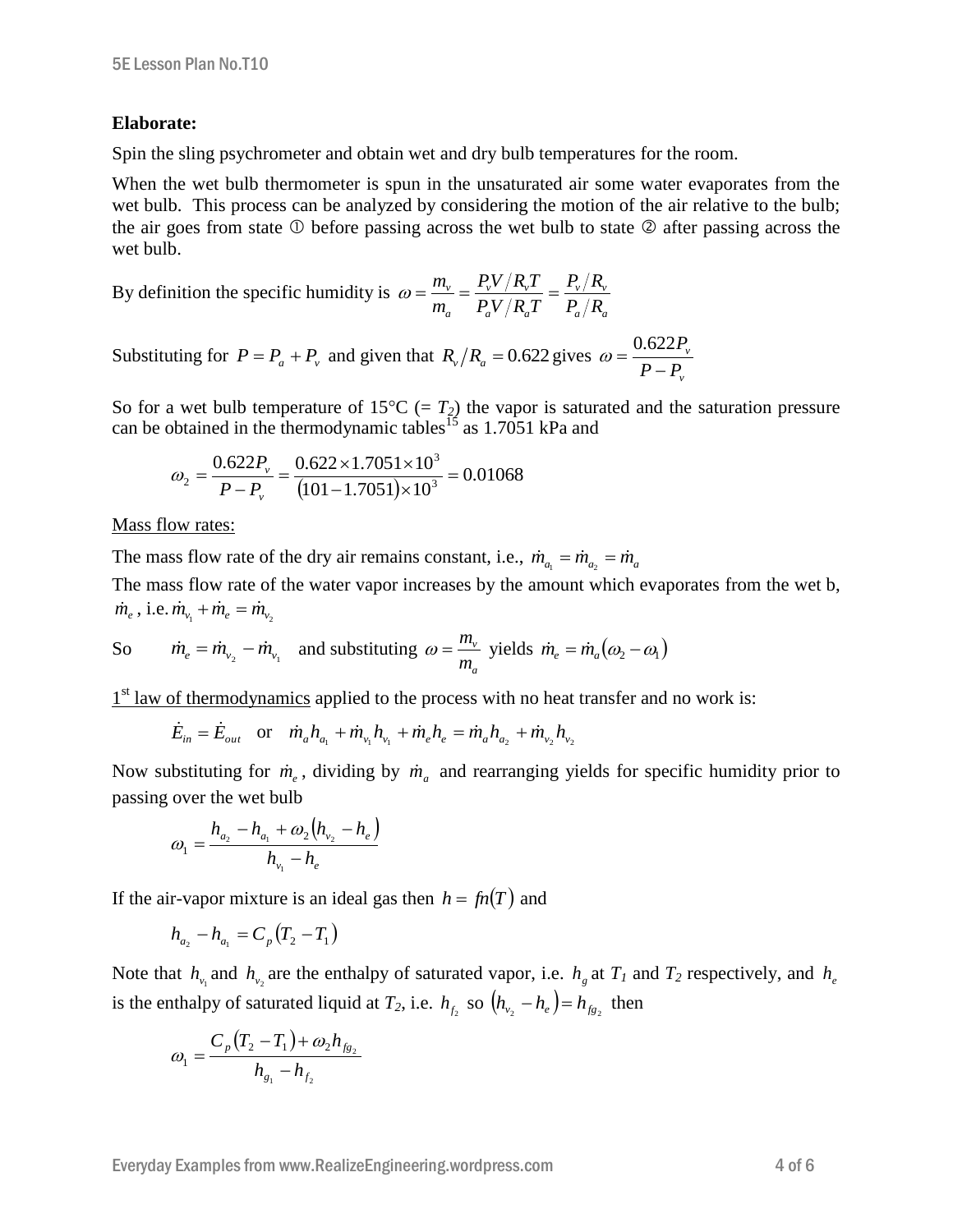Again from the thermodynamic tables at  $T_2 = 15^{\circ}\text{C}$ ,  $h_{f_{g_2}} = 2465.91 \text{ kJ/kg}$  and  $h_{f_2} = 62.99 \text{ kJ/kg}$ ; and for a dry bulb temperature,  $T_1 = 20$  °C then  $h_{g_1} = 2538.1 \text{ kJ/kg}$  so specific humidity in the room is

$$
\omega_1 = \frac{1.005(15 - 20) + 0.01068 \times 2465.91}{2538.1 - 62.99} = 0.00861
$$

Now, also *v v*  $P - P$ *P*  $\overline{a}$  $\omega = \frac{0.622 P_v}{P - P}$  so  $P_v = \frac{\omega P}{0.622 + \omega}$  $\omega$  $\ddot{}$  $=$ 0.622  $P_v = \frac{\omega P}{0.622 \text{ km}}$  and  $P_{v_i} = \frac{0.00861 \times 101}{0.622 \times 0.00961} = 1.379$  $0.622 + 0.00861$  $0.00861 \times 101$  $\frac{1}{1} = \frac{0.00001 \times 101}{0.622 + 0.00861} =$  $\ddot{}$  $P_{v_1} = \frac{0.00861 \times 101}{0.622 \times 0.00961} = 1.379 \text{ kPa}$ 

Hence the dew-point at this pressure from the thermodynamic tables is  $(T_{sat})_{p=1.379kPa} = 11.57 \text{ °C}$ 

The relative humidity,  $\phi$  is defined as the ratio of the mass of water vapor in air to the maximum mass of water vapor that could be held at the same temperature,  $m_g$ , i.e.,

$$
\phi = \frac{m_v}{m_g} = \frac{P_v V / R_v T}{P_g V / R_g T} = \frac{P_v}{P_g}
$$

where  $P_g = P_{sat}$  at the considered temperature. So for the relative humidity of the room

$$
\phi_{\rm l} = \frac{P_{\rm v_{\rm l}}}{\left(P_{\rm sat}\right)_{\rm l}} = \frac{1.379}{2.339} = 0.590 \text{ or } 59\%
$$

The same calculation can be performed on a psychrometric chart<sup>5</sup> as shown above.

## **Evaluate:**

Invite the students to attempt the following examples:

#### *Example 10.1*

In the morning when you get into your car which has been standing out overnight in temperatures at about freezing, the windshield starts to mist up from your breathe. Determine the temperature to which the screen must be raised by the screen heater to prevent the misting.

#### Solution:

You exhale at about  $34^{\circ}$ C and 95% relative humidity, and from the thermodynamics tables<sup>15</sup>  $P_{\text{sat}} = 5.3516 \,\text{kPa}$  at  $T = 34 \,^{\circ}\text{C}$ 

So 
$$
P_v = \phi P_{sat} = 0.95 \times 5.3516 = 5.08 \text{ kPa}
$$

And from the thermodynamics tables,  $T_{\text{sat}} = 33.1 \text{°C}$  for 5.08kPa which is the dew-point for the air breathed out so the windshield must be warmer than  $33.1^{\circ}$ C to prevent your breathe condensing on it. However your breathe will mix with the air in the vehicle and after a few

 5 e.g. http://v5.sdsu.edu/testhome/Test/solve/basics/tables/tablesMA/psychro.html